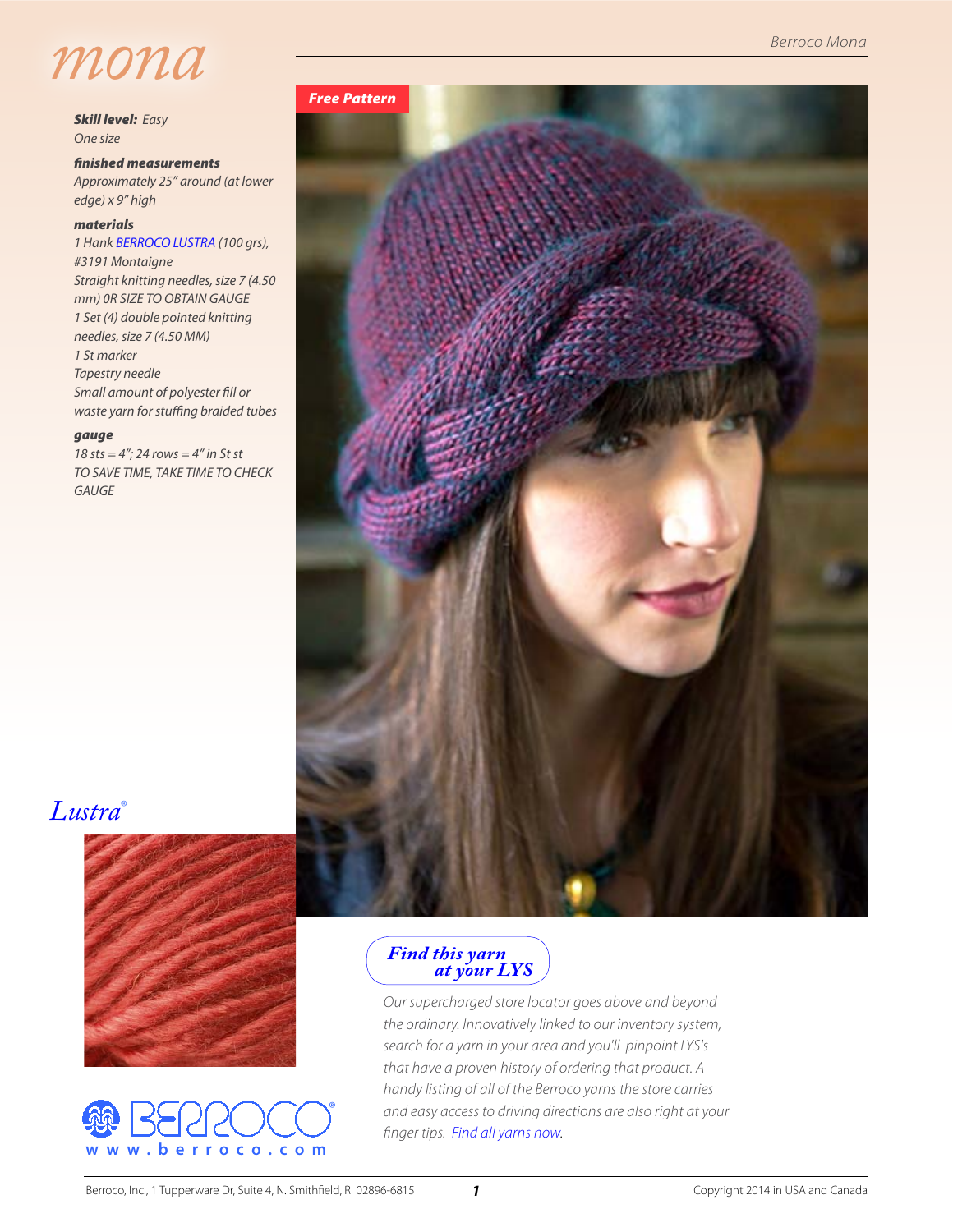## Don't forget to connect with us on social media!

#### $\mathbb{R}$   $\Omega$ f. **Blog**

*NOTE: We recommend using yarns called for in our instructions. Every effort has been made to ensure that directions contained in this book are accurate and complete, however errors do occur. We cannot be responsible for variance of individual knitters, human or typographical errors.*

*All pattern PDFs are updated when corrections are made. In the event of finding an error, please make sure you've downloaded the most recent version.*

## **HAT**

With straight needles, cast on 98 sts, Work even in St st for 4", end on WS.

**Dec Row 1 (RS):** K15, k2 tog, \* k14, k2 tog, rep from \* 4 times more, end k1 - 92 sts. Work 3 rows even.

Dec Row 2 (RS): K14, k2 tog, \* k13, k2 tog, rep from \* 4 times more, end k1 - 86 sts. Work 3 rows even.

Dec Row 3 (RS): K13, k2 tog, \* k12, k2 tog, rep from \* 4 times more, end k1 - 80 sts. Purl 1 row. Dec Row 4 (RS): K12, k2 tog, \* k11, k2 tog, rep from \* 4 times more, end k1 - 74 sts. Purl 1 row. Dec Row 5 (RS): K11, k2 tog, \* k10, k2 tog, rep from \* 4 times more, end k1 - 68 sts. Purl 1 row. **Dec Row 6 (RS):** K10, k2 tog, \* k9, k2 tog, rep from \* 4 times more, end k1 - 62 sts. Purl 1 row.

Dec Row 7 (RS): \* K2 tog, rep from \* across - 31 sts. Purl 1 row.

Dec Row 8 (RS): K1, \* k2 tog, rep from \* across - 16 sts. Break off yarn leaving an 18" long end. Thread end through tapestry needle and draw through all sts on needle. Pull up tightly and secure. Sew back seam.

## FINISHING

Braided Tubes for Edging (Make 3): With dpn's, cast on 15 sts. Divide sts onto 3 dpn's, then join, being careful not to twist sts. Mark for beg of rnd and carry marker up. Work even in St st (k EVERY rnd) for 30". Bind off. Stuff tubes softly with either polyester fill or waste yarn (they need to be soft enough to braid easily). Sew ends of tubes closed. Sew one end of each of the 3 tubes together, then braid until edging measures approximately 25" from beg. Sew free ends of tubes to sewn ends at beg forming a circle. Sew cast-on edge of hat to inner edge of braided edging.